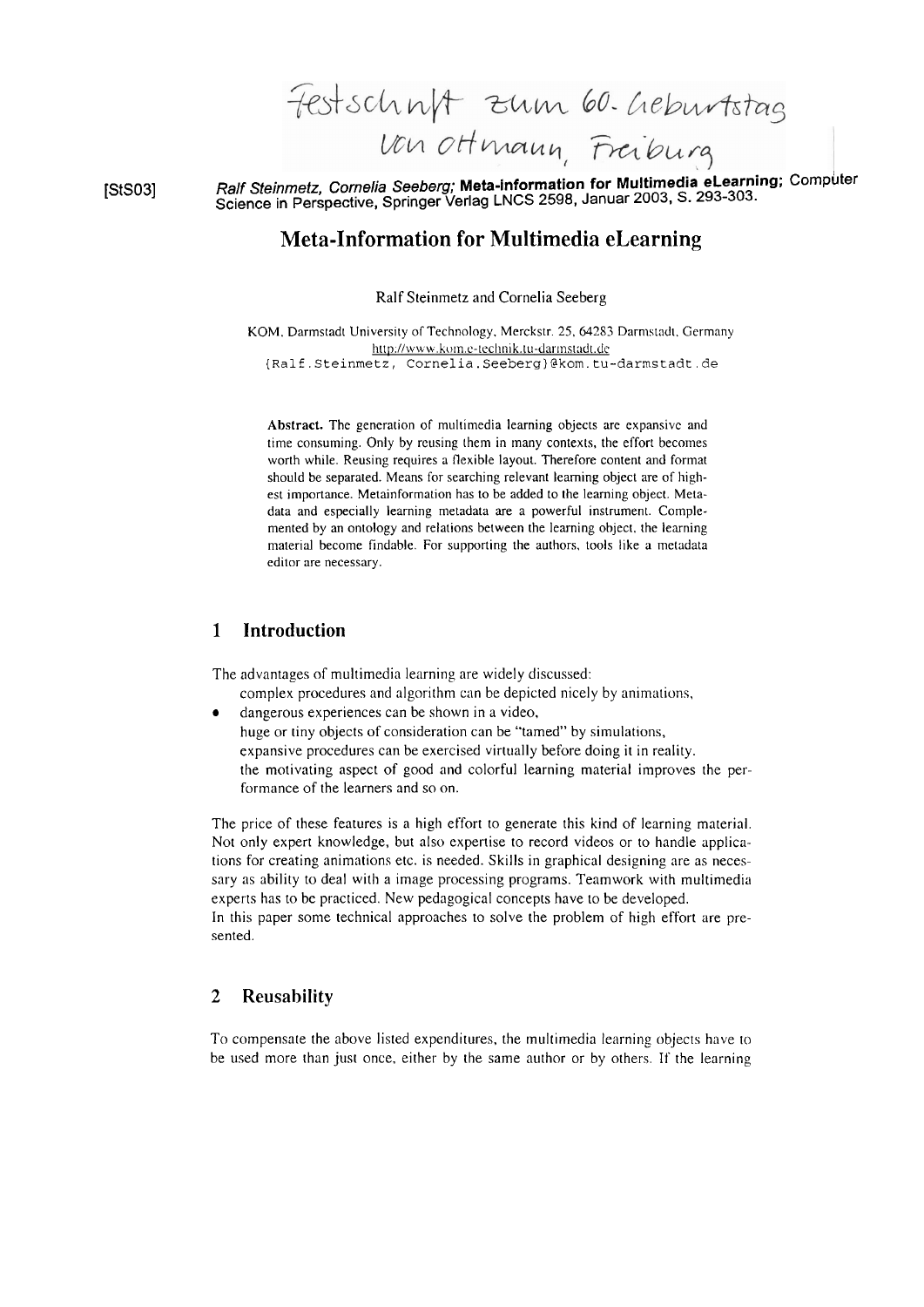objects can be reused, the extended effort at the generation becomes reasonable. There are several features of reusability:

**Learning Scenario: A** learning object is normally used to teach the inforrnation for the first time. But it can be reused – probably slightly modified - for the repetition before exams or for looking up like in an encyclopedia. It can also serve as a test item either for self-controlling or for an exam.



Fig. 1. Generating several learning objects out of a raw learning object

- **Output Medium:** A learning object can be viewed via a computer or if it is not  $\bullet$ of a dynamic format  $-$  as a print out.
- **Context:** Learning objects can serve in different contexts. A learning object can  $\bullet$ be an example in one Course and an introduction in another.
- **Technical Aspects:** The learning objects should be optimally used in all technical  $\bullet$ environments, no matter which operating system the learner prefers, which internet connections and screen size are available.
- $\bullet$ **Personal Preferences:** Users have different personal preferences for using an electronic document. They differ in the font size, the number of windows in use etc. The learning objects should meet any of such preferences.

Reusability means that learning object can be easily found and used by other authors and learners in different pedagogical contexts. To facilitate these aspects of reusability, some requirements have to be fulfilled. Two of them are discussed in the following sections. The requirement of a formal description of the learning objects is in more details discussed in chapter 3.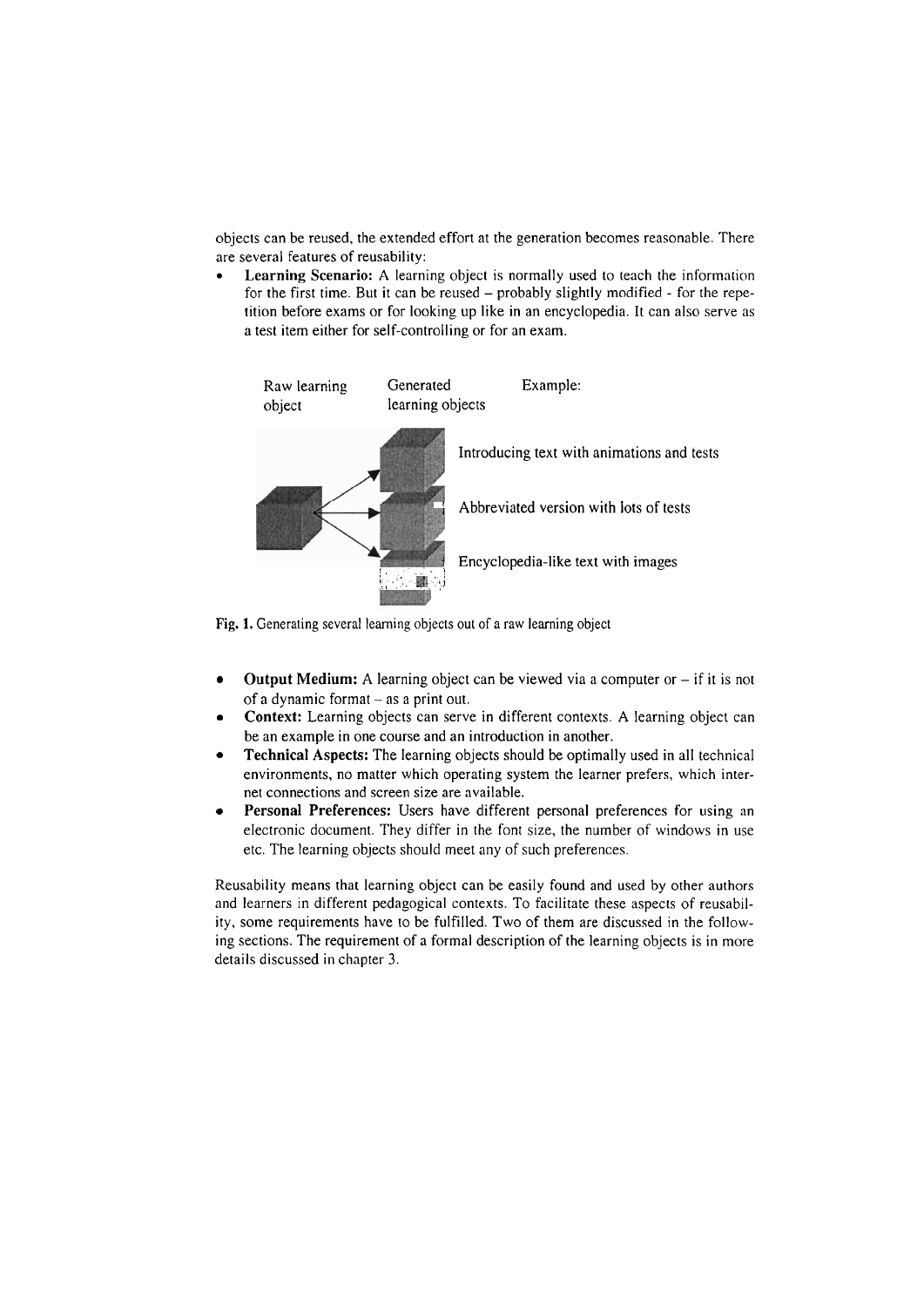#### 2.1 Separation of Content and Format

The separation of content and format as it is possible by storing the learning objects as XML files and presenting them via XSL, allows for different characteristics of a raw learning object. Personal preferences, output medium and technical aspects can be adapted to users. Also different layout preferences of the authors can be considered. A raw learning module stored as XML can be presented as a PDF print out with print layout in a 12 pt Times Roman font or as a HTML page with web layout in a 14 pt Arial font. This flexible environment provides for different presentation forms of the learning objects.

## 2.2 Parametrizeable Modules

One possibility to generate different content from one raw multimedia learning object such as a simulation or a movie, is to parameterize the learning object. That means that a simulation has a set of starting parameters from which the suitable one for the specific learning context can be chosen (see [7]). Or the relevant section of a movie or an audio file can be selected.



Fig. 2. Virtual learning objects by different starting parameters

So, from one raw learning object several virtual learning objects can be generated without much effort.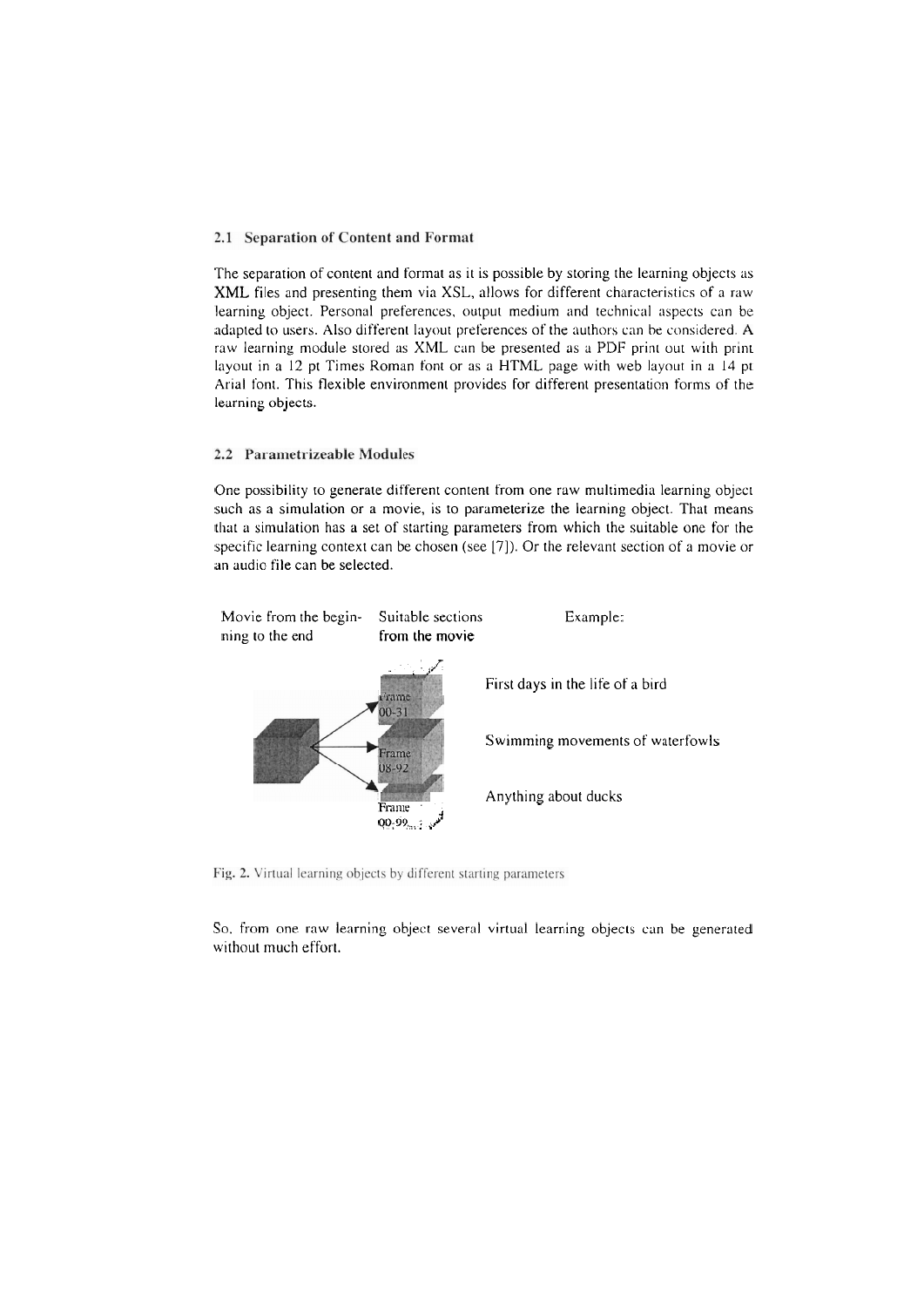#### $\mathbf{3}$ Metainformation

For an author to reuse his/her own learning objects or even learning objects of some other author, there has to be a powerful means for searching. Otherwise, the learning object cannot be found. Search engines usually offer thousands of hits to a user as a result of a query, if the keywords the user provided are very popular or generic. The problem is that it is not possible to describe the content of HTML pages, videos or animations in an adequate way. What is needed is information about information; also called metadata - labeling, cataloging and descriptive information structured in such a way that allows learning objects to be properly searched and processed [18]. With metadata users can describe much more accurately what kind of information they actually want to find.

### 3.1 Learning Object Metadata

One approach for metadata describing learning resources is the "Learning Object" Metadata (LOM)" [5] scheme by the IEEE Working Group P1484.12. It is mainly influenced by the work of the IMS (Educom's Instructional Management Systems) [3] project and the ARIADNE Consortium (Alliance of Remote Instructional Authoring and Distribution Networks for Europe) [1]. The LOM scheme uses almost every category of the metadata scheme Dublin Core [2], which is used in the bibliographic world, and extends it with categories and attributes tailored to the need of learners and authors searching the web for material.

The LOM approach specifies the syntax and semantics of learning object's metadata. In this standard, a learning object is defined as any entity, digital or non-digital, which can be used, reused or referenced during technology-supported learning. Examples of learning objects include multimedia content, instructional content, instructional software and software tools, referenced during technology supported learning. In a wider sense, learning objects could even include learning objectives, persons, organizations, or events. The IEEE LOM standard should be conform to, integrate with, or reference to existing open standards and existing work in related areas (see [17]).

#### Purpose

In the LOM specification [13], the following points are mentioned among others as the purpose of this standard:

"To enable learners or instructors to search, evaluate, acquire, and utilize learning objects.

To enable the sharing and exchange of learning objects across any technology supported learning system.

To enable the development of learning objects in units that can be combined and decomposed in meaningful ways.

 $\mathbb{R}^n$ 

The standard provides for extensions of the below listed categories. So, it is possible and LOM conform to add a category for parameters (see [7]). This way, to one physi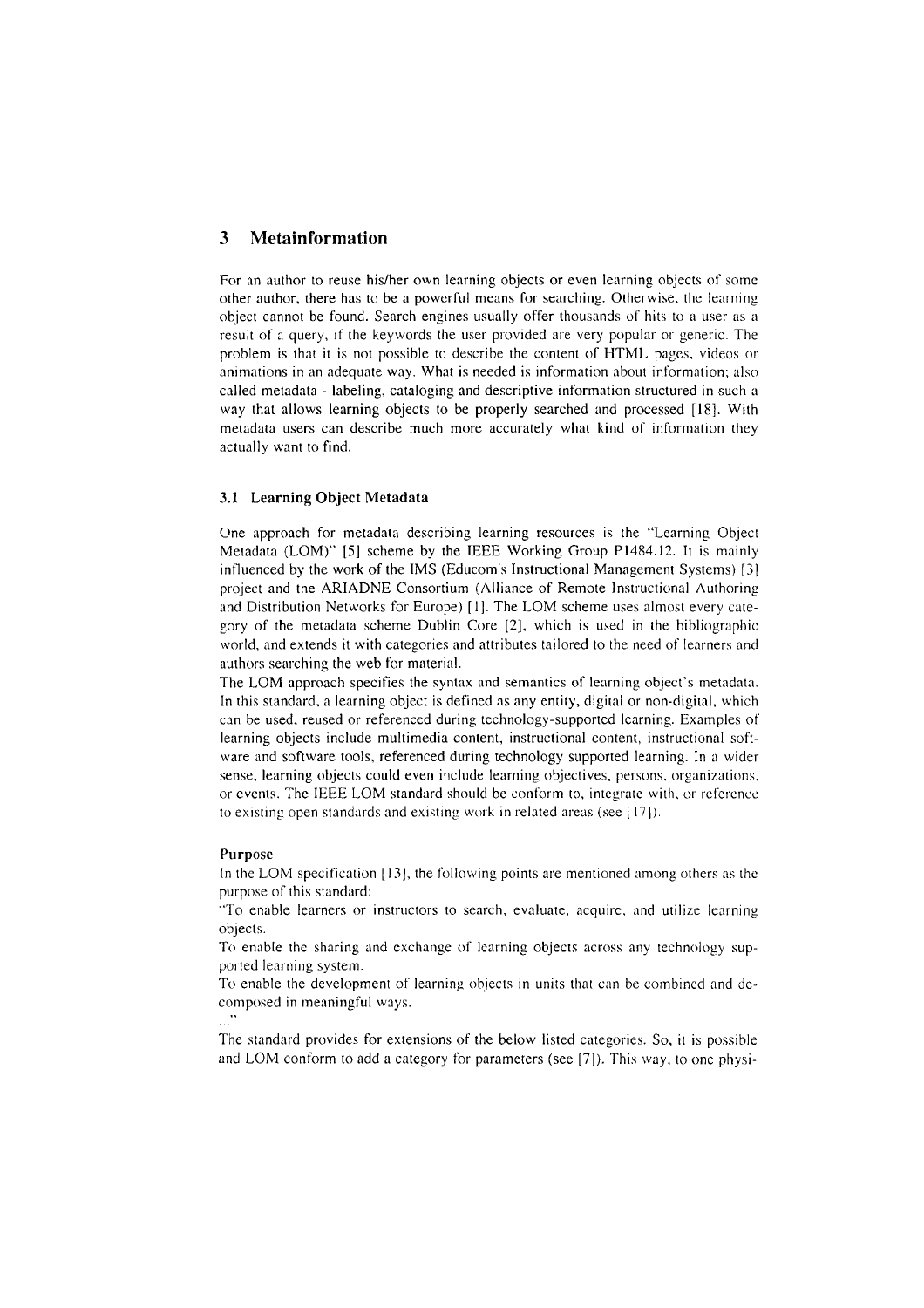cal raw learning object. may exist several metadata records with different starting parameters. And thus, another purpose of LOM can be to enable generating virtual learning object

#### **Structure**

The definition of LOM divides the descriptors of a learning object into nine categories:



**Fig. 3.** The nine categories of LOM

- **Category 2:**  Lifecycle, regroups the features linked to the lifecycle of the resource.
- **Category 3:**  Meta-metadata, regroups the features of the description itself (rather than those of the resource being described).
- **Category 4:**  Technical, regroups the technical features of the resource.
- **Category 5:**  Educational, regroups the educational and pedagogic features of the resource.
- **Category 6:**  Rights, regroups the legal conditions of use of the resource.
- **Category 7:**  Relation, regroups features of the resource that link it to other resources.
- **Category 8:**  Annotation, allows for comments on the educational use of the resource.
- **Category 9:**  Classifications, allows for description of a characteristic of the resource by entries in classifications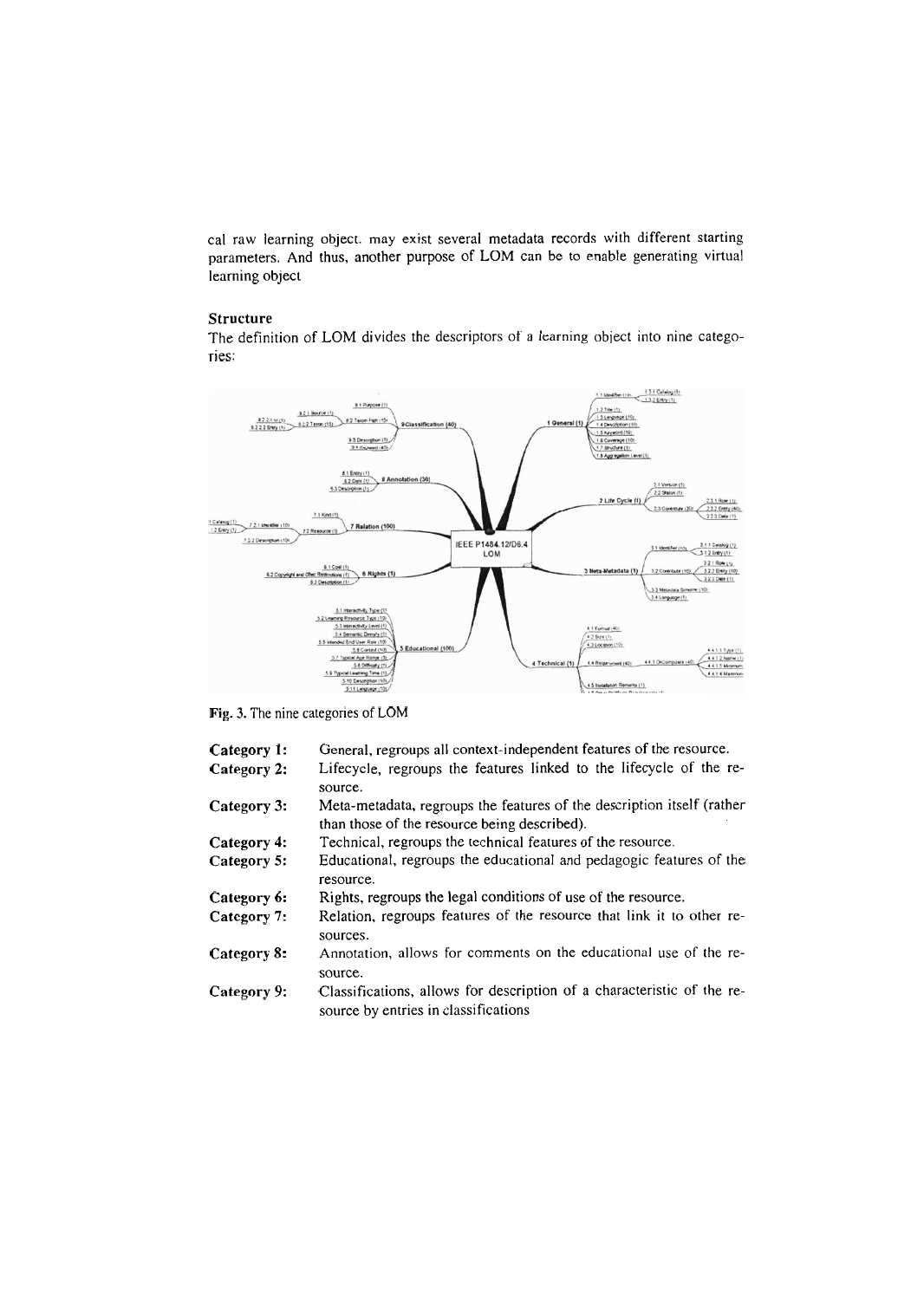Taken all together, these categories form what is called the "Base Scheme". Some elements like the description elernent of the general category allow free text as values, while for other elements the values are restricted to a limited vocabulary.

Following Dublin Core, all categories are optional in the LOM scheme. The reason for this is simple. If someone wants to use all categories and attributes from LOM, she/he has to fill out at least 60 fields. Entries like author, creation date or to some extent keywords can be filled automatically by an authoring system. But then there are still many entries left, which the author has to fill her-Jhimself. The time effort to describe aII properties of a resource is considered as a hindrance to a wide distribution and usage of a metadata scheme. Using learning objects to build courses requires inore information than the description of a single resource can provide. All categories are optional and the base scheme can easily be extended to fit particular needs (for how to use LOM for building courses, i.e. compositions of several lenrning objects. see [I I]).

The values for the relation category of LOM are taken from Dublin Core. The values are.

{isPartOf, HasPart, IsVersionOf, HasVersion, IsFormatOf,HasFormat, References IsReferencedBy, IsBasedOn, IsBasisFor, Requires, IsRequiredBy}

Unfortunately, the bibliographical background of these relations is obvious. Furthermore the relations mix content-based and conceptual connections between the learning objects. The fact that a learning object is referencing an another one, is an indication that both learning objects contain information about the same topic. It is not enough information for a course author to decide, whether these connected learning modules can be presented in a certain order. The relations "isPartOf/hasPart" and "isVersionOf/hasVersion" are useful for organizing and managing generated lessons. To help assembling lessons they are not helpful. Adding two Iayers of inetainforrnation to the metadata, the drawbacks of LOM can be compensated.

### **3.2 Ontology**

As in traditional, printed books, an index of the keywords of the domain to be learnt, is very helpful to find quickly the wanted topic. An ontology contains the relevant keywords of the knowledge domain and it offers also relations between the keywords. both hierarchical and non-hierarchical.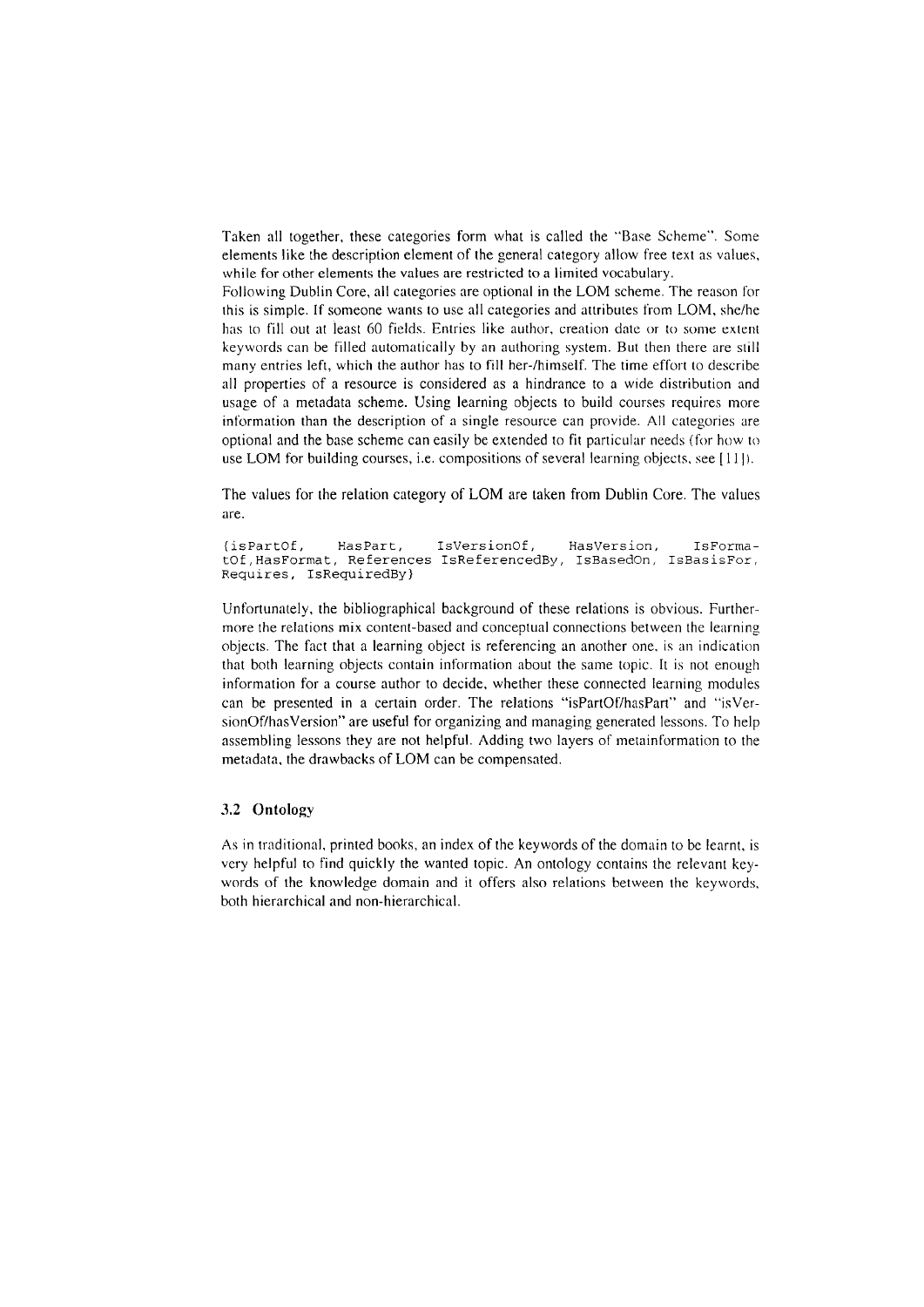

### Fig. 4. An example for an ontology

The course author or the learner can get information about the available topics. The learners get an overview how the topics are connected. Together with the LOM information, learners can search for learning objects, they know nothing about. Example: learners can search in the ontology for bacteria causing diarrhea and the search the metadata files for a movie described by the result of the ontology search.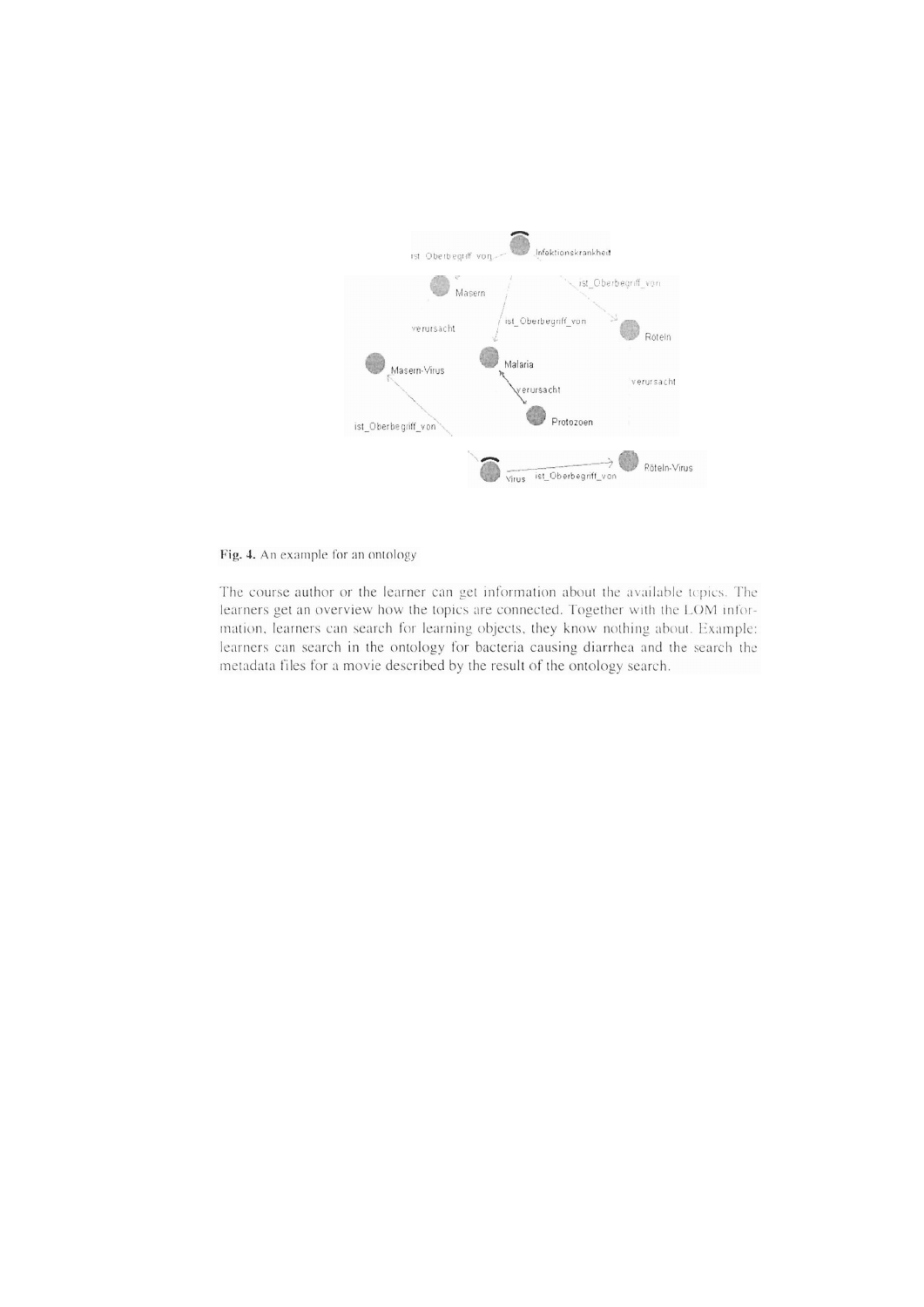

Fig. 5. Procedure of searching for learning objects with an ontology and metadata

## **3.3 Rhetorical-Didactic Relations**

The second additional kind of metainformation are relations between learning objects. These relations can help the course authors or the learners to find clusters of learning modules.

The relations between single learning objects should be restricted to didactic relations. These are for both the course author and the learner useful to gain additional, more profound or explaining material.

Based on the Rhetorical Structure Theory of Mann and Thornpson [14], a set of socalled rhetorical-didactic relations can be used to connect learning objects. Examples are "example" or "deepens". Also tests and exams can be added to inforrning learning objects by the relation "exercises" (see [15]).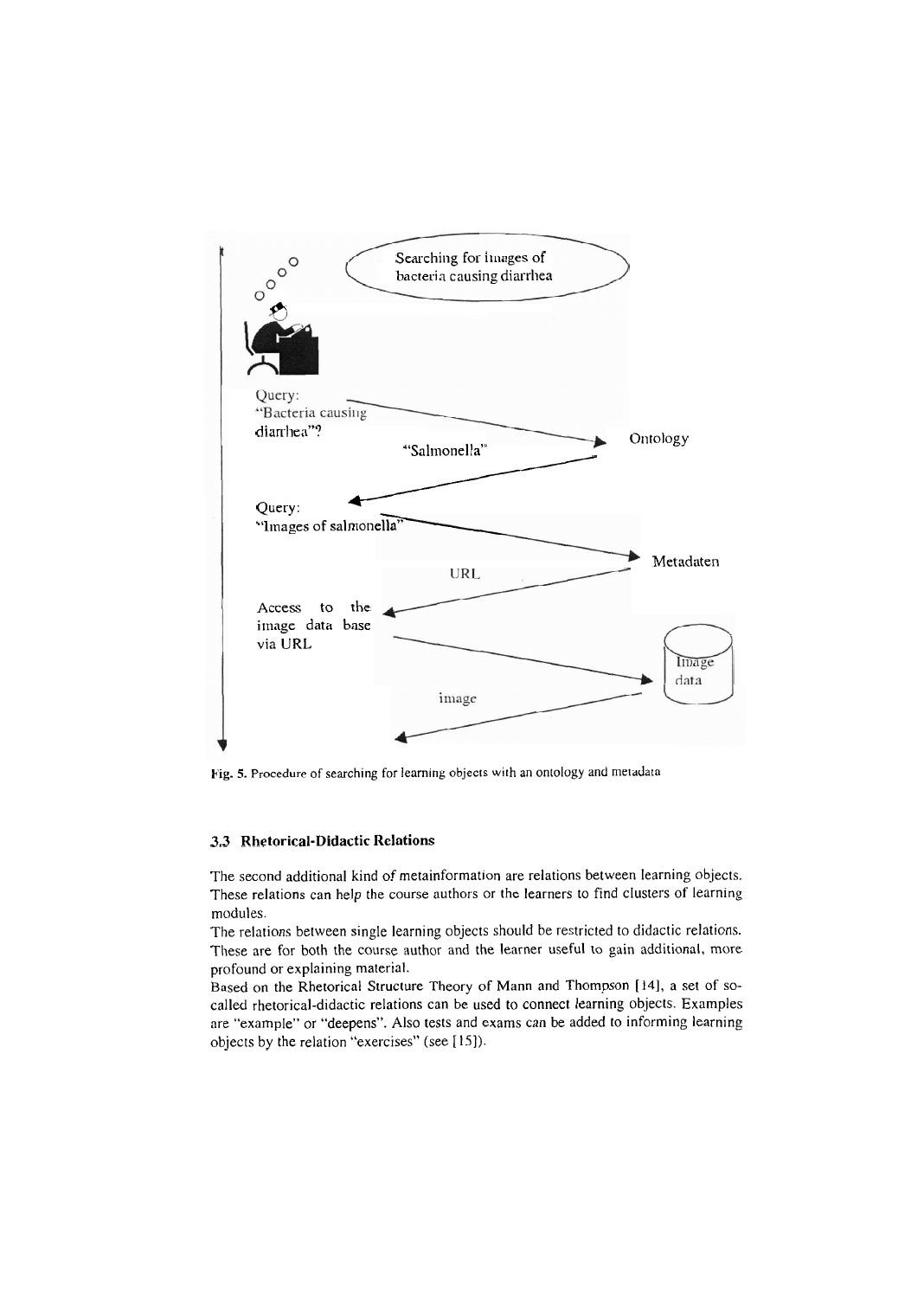## **4 Tools**

For the authors. to describe their learning object is additional expenses, beside the fact that generating multimedia content is as such more costly than traditional text content. Additionally, the authors are domain experts and not norrnally knowledge engineers. Therefore. the authors have to be supported by comfortable tools. In the following sections, tools for composing and editing LOM files and for building up ontologies are sketched.

#### **4.1 New Kinds of Tools**

An optimal environment for authors is an integrative authoring suite consisting of both content and metainforrnation editors and a Course builder (see [12]). An exarnple for this scenario is the project k-MED **[4].** Here, the medical ontology is called ConceptSpace.

#### **ConceptSpace-Editor**

With the ConceptSpace-Editor concepts of the knowledge domain can be set, deleted, renamed and modified. There are several applications for rnanaging and enhancing the ontology and for navigating on it for searching concepts. The User interface has to be intuitive since in this project the content experts are rnedical specialist and not computer scientists. These tools can be operated cooperatively, both synchronously and asynchronously.

Since the modeling of the ontology is a complex and time consuming task, methods for enriching ontologies at least semi-automatically **[8],** [9] are extrernely helpful.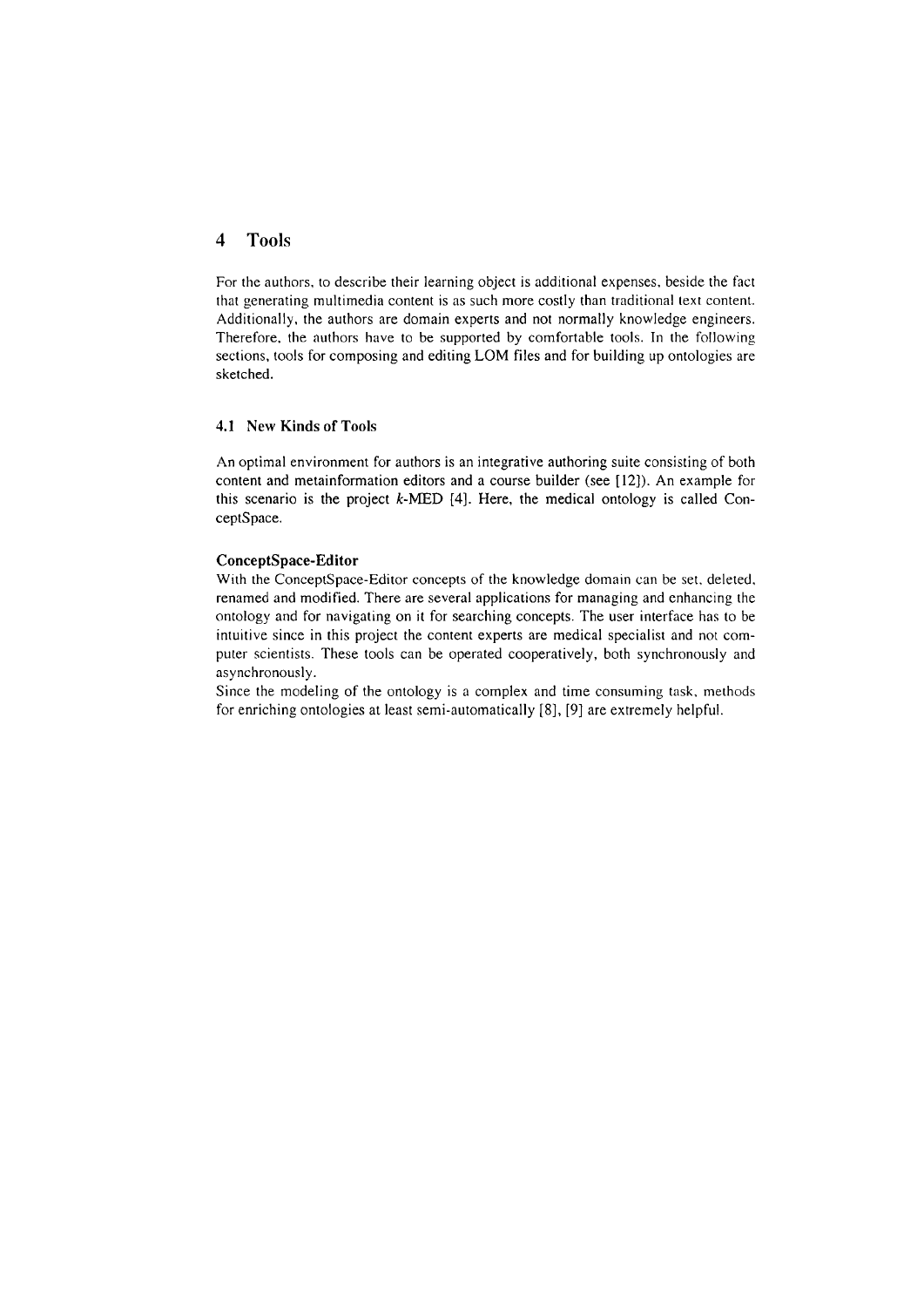

Fig. 6. ConceptSpace Editor (k-MED)

## LOM-Editor

The LOM-Editor is the tool to generate the metadata record of a learning object, connect them to the concepts of the ontology and export the metadata as an XML description. The LOM base scheme consists of 60 fields. The willingness to describe the learning object by at least a minimum of metadata is related to the comfort of the tool. The LOM editor used in the  $k$ -MED project  $[16]$  compiles as much information as possible from the learning object themselves, like seize, creation date and format. Additionally, authors can employ personal templates.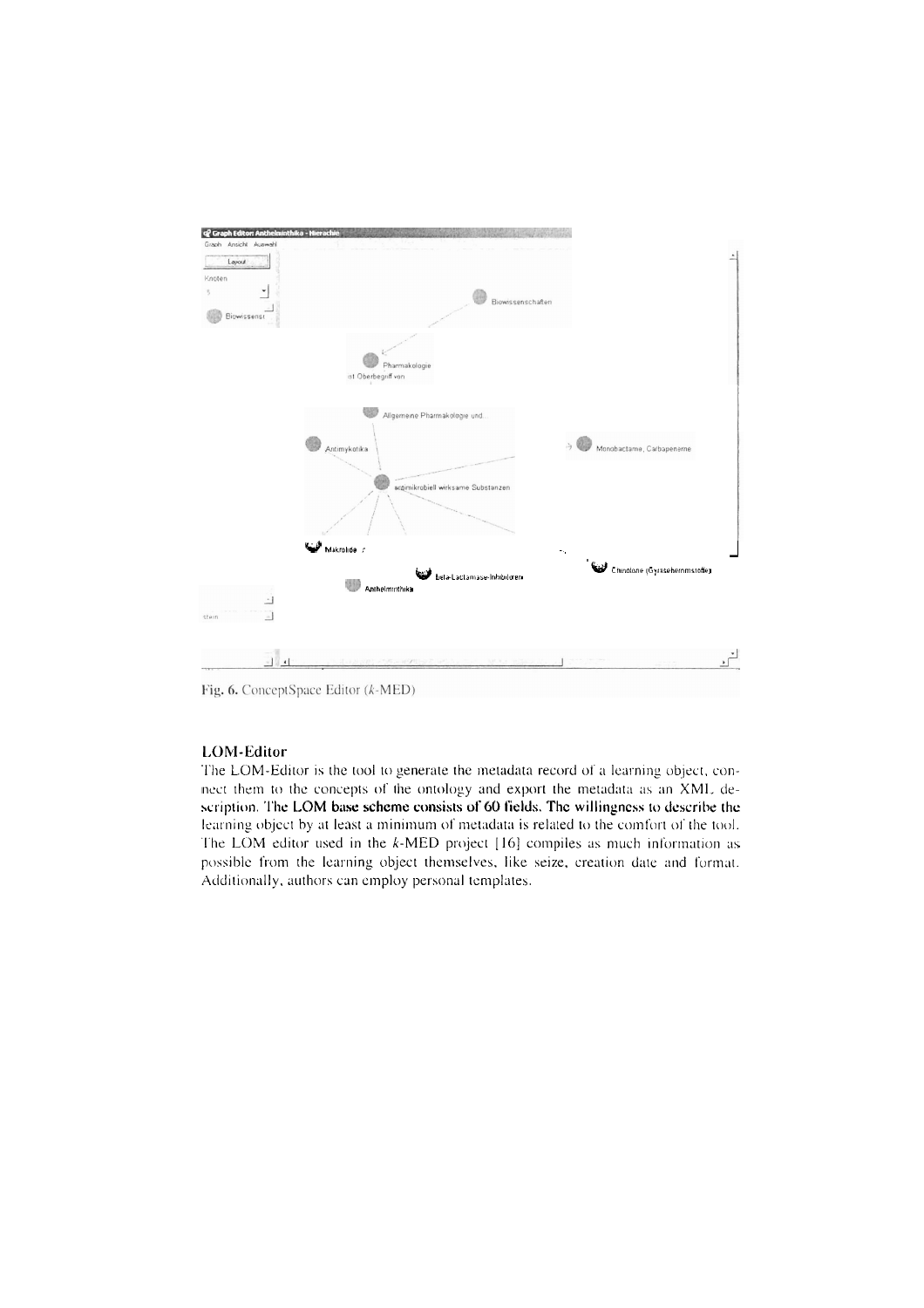| Editor<br>File<br>Help<br>场<br>First Prev Next Last<br>New Del | $\left\lceil \frac{q}{2} \right\rceil \times \mathbb{R}$<br>29<br>団<br>Viz-<br><b>SYMS</b><br><b>QBE Retrieve</b> |   |                                                                     |                | $-10x$ |
|----------------------------------------------------------------|-------------------------------------------------------------------------------------------------------------------|---|---------------------------------------------------------------------|----------------|--------|
| General Life Cycle/Rights                                      | Technical Technical Requirements                                                                                  |   | Educational Relation Classifications                                |                |        |
| learning resource type                                         | Simulation                                                                                                        |   | Interactivity type                                                  | Mixed          |        |
| interactivity level                                            | medium                                                                                                            | ▼ | semantic density                                                    | low            | ٠      |
| difficulty                                                     | easy                                                                                                              |   | typical learning time (HH:MM)                                       |                |        |
| typical age ratige<br>educational description                  |                                                                                                                   |   |                                                                     |                |        |
| intenden enduser type<br>New Del<br><b>UndoSoun Savaha</b>     |                                                                                                                   |   | learning context<br>⊅ৰ<br>New Del UndoStan Schools                  |                |        |
| No.<br>User Type<br>Teacher<br>Learner                         |                                                                                                                   |   | No.<br>Learning Context<br>$\overline{1}$<br>Professional Formation |                |        |
| Action:First record<br>Plow: 1<br>of 2 State:Existing<br>Lon   |                                                                                                                   |   | Action:First record<br>Row: 1<br>of 1 State:Existing Log            |                |        |
| Action:Next record                                             | 14                                                                                                                |   | Row: $6 \rightarrow \pi$   $6$ ?                                    | State:Existing | Log    |

Fig. 7. KOMs LOMEditor

## 4.2 Feedback from Authors

In the following section, experiences with the k-MED authors are delineated.

The smaller the learning object are, the more predestinated they are for reuse. But not designing complete courses or at least chapter of courses is quite unaccustomed for the authors. Especially since the thread and the readability may suffer from the modularity of the learning object, the authors prefer to create bigger learning units.

Authors are ambivalent with the graphical design. They enjoy the professional layout, but do not like to be pressed to always follow it.

To model the ontology is surely the most unusual and difficult task. At the same time, the usefulness is quite indirect. Therefore, the authors are not enthusiastic about the ontology.

Metadata are known to every scientist, to anybody who has ever searched for a book in the library. Searching on the metadata is straightforward, and entering the metadata is comfortable. This point is no problem.

With the adequate training and support, the authors were very well able to handle the tools and to suggest improvements (see [10]).

We believe that the difficulties of the authors are the pain of the pioneers. After a period of familiarization, the metadata authors will be as adept with the new tools and tasks as they are now with word processing tools.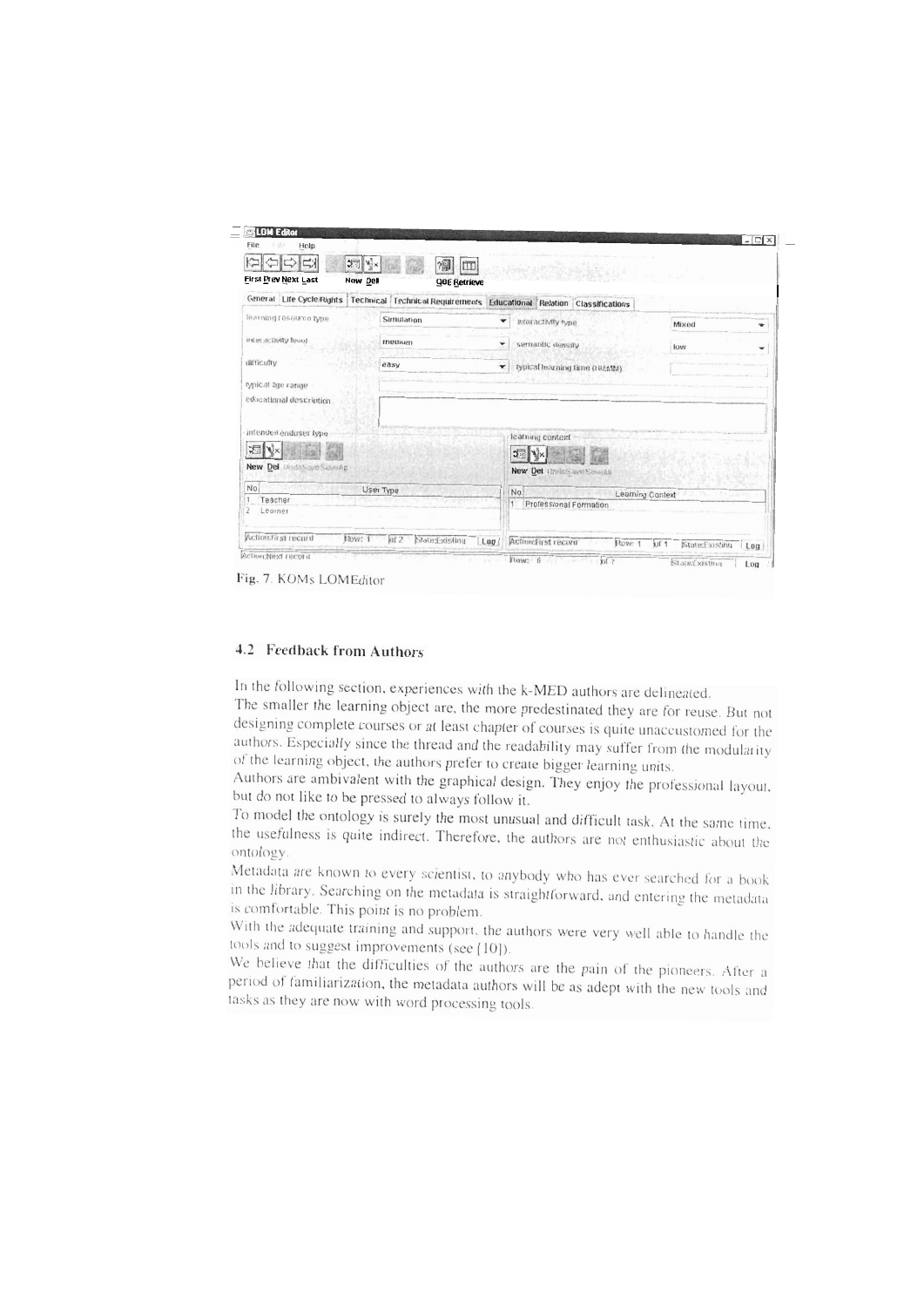#### 5 Outlook

The modularization of the learning material allows for more individualized learning. Due to the rapid development in scientific areas, the half-life of knowledge decreases rather fast. A permanent process of learning is required. That means, life-long learning conducted often by oneself is needed to remain up-to-date. The traditional way of teaching "once and for all" becomes obsolete. As it is planned by the LOM draft, descriptions of learning object shall be make it possible for machines to support learners finding the needed information. We have shown that metadata alone are not sufficient. Tim Berners-Lee suggests in [6] a structure combining a formal representation of the knowledge domain (e.g. an ontology) and metadata and calls this vision the semantic web.

## **References**

- [1] ARIADNE: http://ariadne.unil.ch
- [2] Dublin Core Metadata: http://purl.org/dc
- [3] IMS Project; http://www.imsproject.org
- $[4]$  k-MED: www.k-med.org
- [5] LOM: http://ltsc.ieee.org/wg12/
- [6] T. Berners-Lee, J. Hendler, and O. Lassila: The Semantic Web. Scientific American 284, 5.2001.
- [7] A. El Saddik: Interactive Multimedia Learning. Springer-Verlag, Heidelberg. 2001
- [8] A. Faatz, S. Hörmann, C. Seeberg, and R. Steinmetz: Conceptual Enrichment of Ontologies by means of a generic and configurable approach. In In Proceedings of the ESSLLI 2001 Workshop on Semantic Knowledge Acquisition and Categorisation.2001.
- [9] A. Faatz, C. Seeberg, and . Steinmetz: Ontology Enrichment with Texts from the WWW In Proceedings of ECML-Semantic Web Mining 2002. Springer-Verlag, Heidelberg. 2002.
- [10] S. Hörmann, C. Seeberg, and A. Faatz: Verwendung von LOM in k-MED. Technical Report, KOM, DarmstadtUnivresity of Technology. TR-KOM-2002-02. Darmstadt. 2002.
- [11] S. Hörmann, A. Faatz, O. Merkel, A. Hugo, and R. Steinmetz: Ein Kurseditor für modularisierte Lernressourcen auf der Basis von Learning Objects Metadata zur Erstellung von adaptierbaren Kursen. In LLWA 01 - Tagungsband der GI-Workshopwoche "Lernen-Lehren-Wissen-Adaptivität". Ralf Klinkenberg, Stefan Rueping, Andreas Fick, Nicola Henze, Christian Herzog, Ralf Molitor, Olaf Schroeder (Eds), 2001. Research Report #763.
- //2/ S. Hörmann and R. Steinmetz: k-MED: Kurse gestalten und adaptieren mit rhetorischdidaktischen Relationen. In Rechnergestützte Lehr- und Lernsysteme in der Medizin. J. Bernauer and M, R. Fischer and F. J. Leven and F. Puppe and M. Weber, 2002.
- [13] IEEE WG 12: http://ltsc.icee.org/doc/wg12/LOM\_1484\_12\_1\_v1\_Final\_Draft.pdf
- [14] W.C. Mann, and S.A. Thomson: Rhetorical Structure Theory: A Theory of Text Organization. Technical Report RS-87-190, Information Science Institute, USC ISI, USA. 1987.
- [15] C.Seeberg: Life Long Learning Modulare Wissensbasen für elektronische lernumgebungen. Springer-Verlag, Heidelberg. 2002.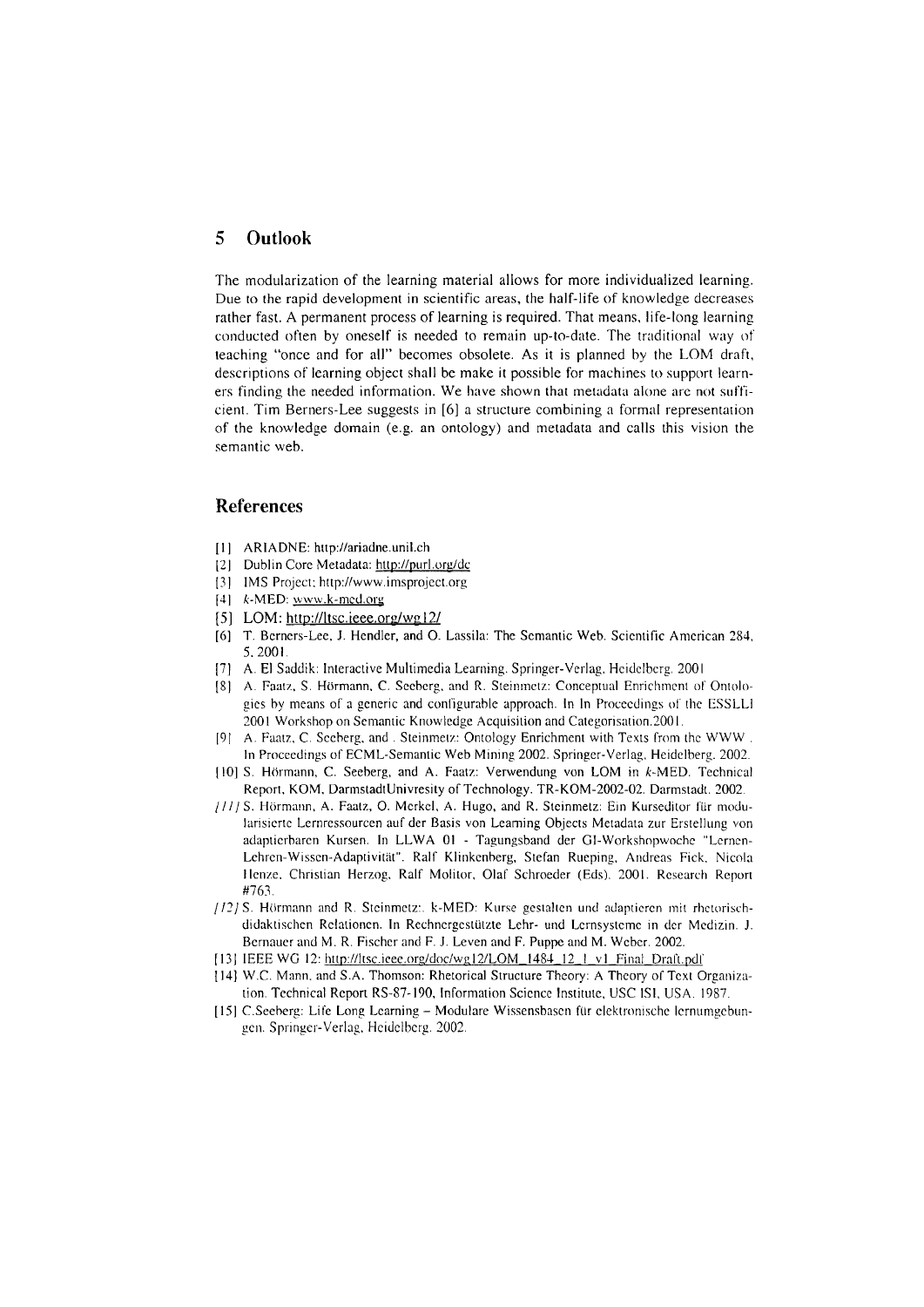- [I61 A: Steinacker: Medienbausteine für web-basierte Lernsysteme. Dissertation, D17 Darmstadt University of Technology. Darmstadt, 2001.
- [I71 A. Steinacker, A. Ghavarn. and R. Steinmetz: Metadata Standards for Web-based Resources. IEEE Multimedia. 8(1):70-76, 2001.
- [18] W3C: "Metadata Activity Statement"; http://www.w3.org/Metadata/Activity.html